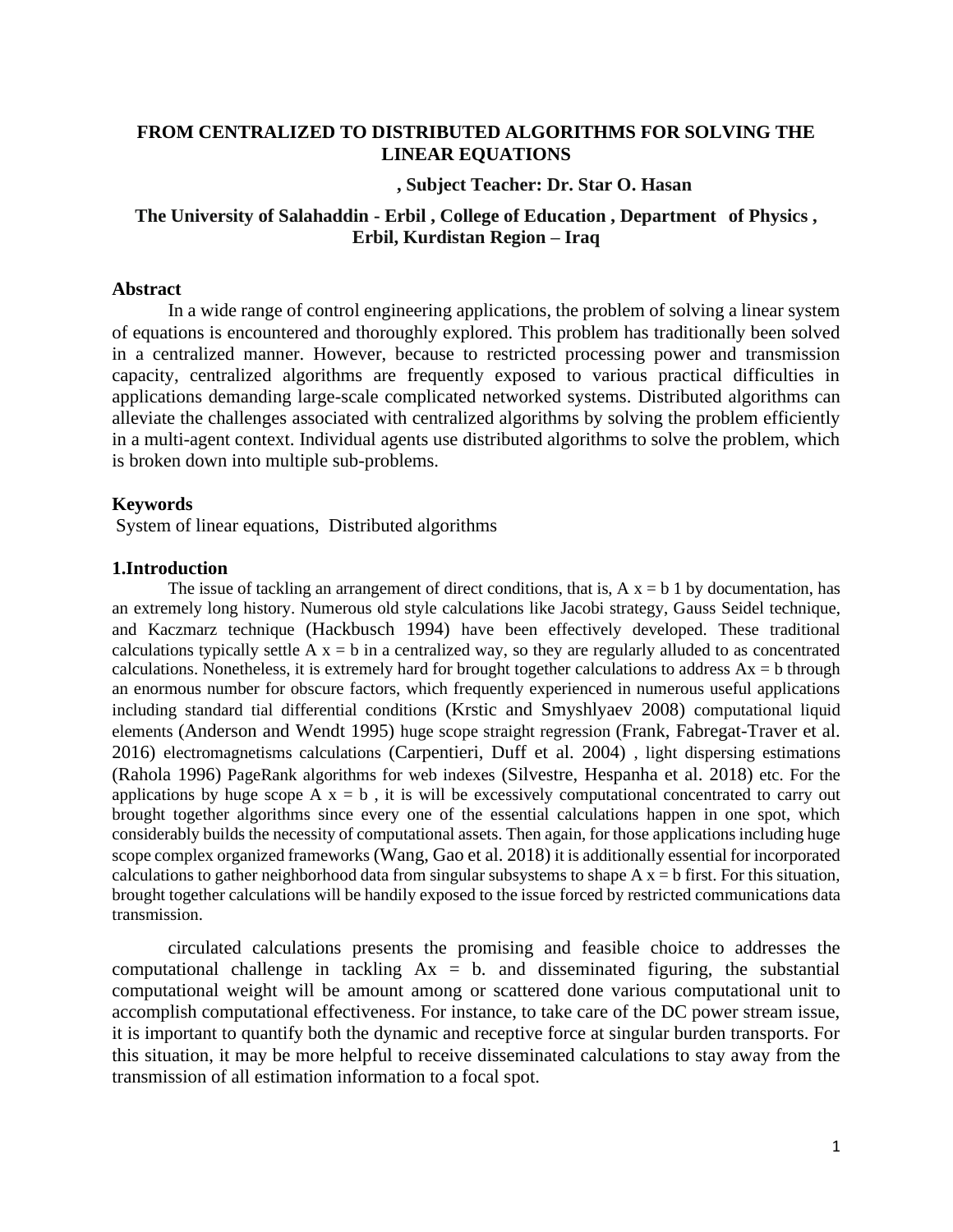The improvement of dispersed calculations for settling  $Ax = b$  has pulled in substantial considerations from numerous analysts. Numerous new calculations have as of late been proposed with various prerequisites on the measure of data dividing between singular specialists. The critical thought behind these new calculations is the purported arrangement standard (Mou, Liu et al. 2015), this is, singular specialists updated their assessments of solution.

In numerous applications, we are keen on tracking down a particular arrangement out of different answers for A  $x = b$  and specific properties. For instance, in the compressively detecting issue (Baron, Duarte et al. 2009), were really keen on tracked down the base L 1 - standard answer for  $AX = b$ . Then again, another fascinating point is to track down the least square solutions when  $A x + b$  has no arrangement, which the right now arising in numerous applications.

## **2.Get the solution that is the most close to a specific point**

At the point when  $Ax = b$  has numerous arrangements, the DALE created in empowers every specialist to accomplish one of its answers. Yet, which one is to be accomplished isn't clear. In this segment, we will adjust the introduction step of the DALE to accomplish a particular arrangement xq min that limits  $1/2 |x - q|^2$  subject to  $Ax = b$ . That is,

$$
x_{\min}^q = \underset{Ax=b}{\arg \min} \frac{1}{2} |x - q|^2
$$
 (3)

where  $|\cdot|$  indicates the Euclidean standard. Extraordinarily, when  $q = 0$ , xq min turns into the answer for  $Ax = b$  with the base Euclidean standard. Finding such a  $x^q$  min can be figured as tackling a curved advancement issue by the Dykstras cyclic projection technique . It is noticed that such cyclic projection strategy normally requires a unified booking among all specialists in the organization. In this part, we will show that the update accomplishes xq min dramatically quick under a similar organization network prerequisite as in by using the accompanying exceptional introduction step.

*Initialization* ( $\clubsuit$ ): Each agent *i* initializes its *xi*(0) to minimize

$$
\frac{1}{2}|x-q|^2
$$
 subject to  $A_1x = b_1$ .

The above introduction  $(•)$  could be effectively finished by addressing a straight condition Aix = bi and  $Pix = Piq$  as per the accompanying lemma.

Lemma 1:  $x = x<sup>q</sup>$  min if and just in the event that it fulfills  $Ax = b$  and  $PAx = PAq$ , where PA is the symmetrical projection to kerA.

Confirmation of Lemma 1: By the standard Lagrange multiplier strategy for raised improvement subject to direct imperatives, there should exist a  $\lambda$  and  $x^q$  min to such an extent that

$$
Ax = b \tag{4}
$$

$$
x - q + A'\lambda = 0.\t\t(5)
$$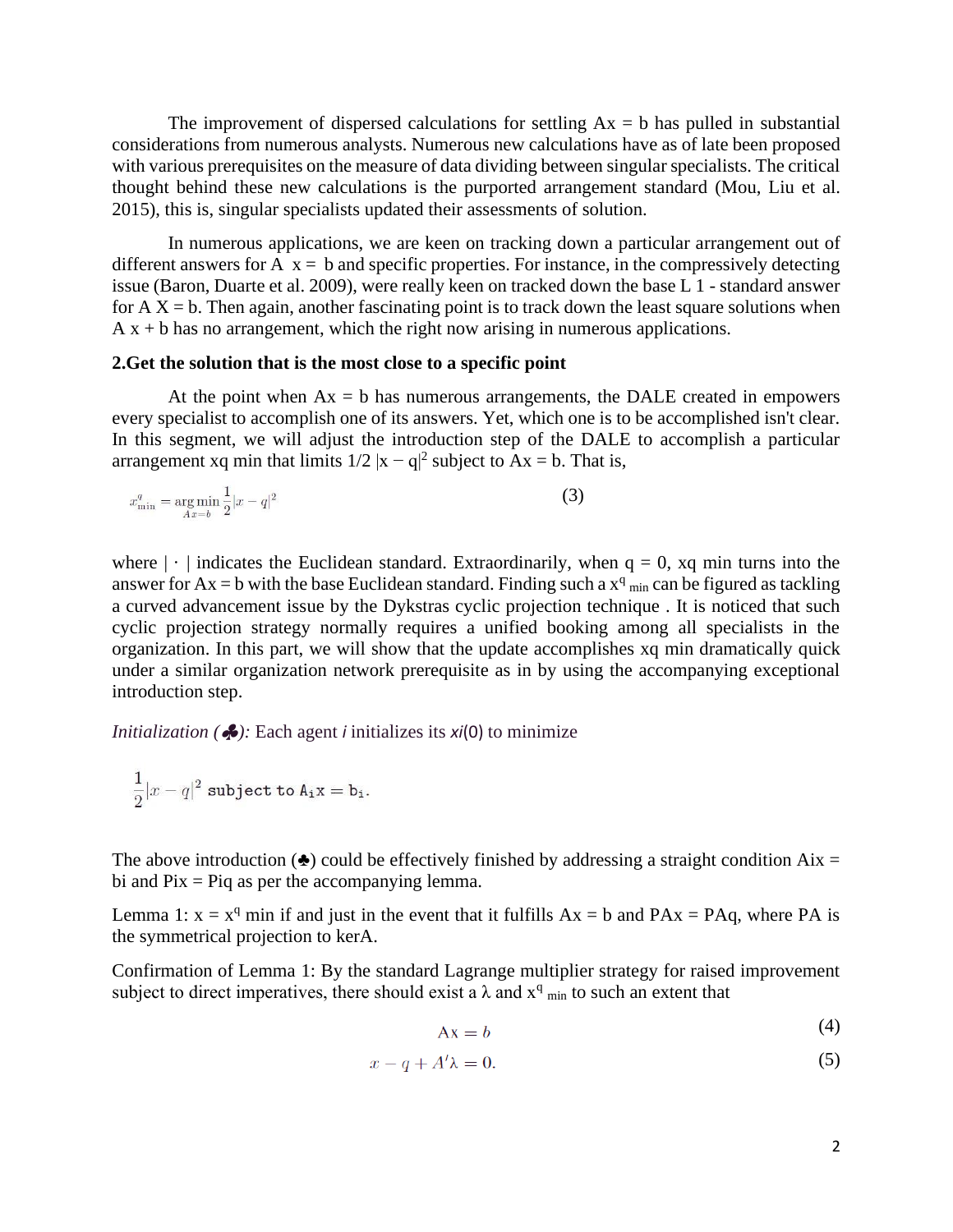Multiplying  $P_A$  to (5), one has  $P_A(x-q) + (AP_A)' \lambda = 0$ which and  $AP_A = 0$  imply

 $\sqrt{ }$ 

$$
P_A x = P_A q. \tag{6}
$$

In this manner xq min must fulfills straight conditions (4) and (6), which has the special arrangement since ker PA  $\cap$  kerA = 0 on account of the reality picture PA = kerA.

To sum up, the point in Rn which is an answer for  $Ax = b$  and limits  $12 |x - q|2$  consistently exists, and should be the extraordinary arrangement of (4) and (6). Consequently Lemma 1 is valid. The primary consequence of this part is the accompanying hypothesis. Hypothesis 2: With the introduction ( $\triangleq$ ) and the update (2), all xi(t) unite dramatically quick to be xq min.

Evidence of Theorem 2: Note that by the introduction  $(\triangle)$  one actually has Aixi(0) = bi, which is an exceptional instance of the DALE. By Theorem 1, all xi(t) unites dramatically quick to be the equivalent x<sup>\*</sup> such thatAx<sup>\*</sup> = b. To demonstrate Theorem 2, we just need to demonstrate that x<sup>\*</sup> furthermore limits  $12 |x - q|2$ , or identically by Lemma 1, PAx\* = PAq holds. Since x\* is the last worth that all  $xi(t)$  joins to, it gets the job done to show

$$
P_A x_i(t) = P_A q, \ i = 1, 2, \dots, n
$$
\n(7)

$$
P_A P_i = P_A. \tag{8}
$$

From image  $P_A = \ker A$ , image  $P_i = \ker A_i$ , and  $\ker A \subset$ ker  $A_i$ , one has image  $P_A \subset \text{image } P_i$ . Then,

$$
\ker P_i \subset \ker P_A
$$
  
which and image  $(I - P_i) = \ker P_i$  imply  $P_A (I - P_i) = 0$ ,  
that is, (9)

By the instatement ( $\triangle$ ), one has Pixi(0) = Piq, which and (9) lead to (8). Presently we assume (7) is valid for all I at t, and show it is valid at  $t + 1$ . From (2), (9), and the enlistment supposition, one has

$$
P_A x_i(t+1) = P_A x_i(t) - P_A P_i \left( x_i(t) - \frac{1}{d_i(t)} \sum_{j \in \mathcal{N}_j(t)} x_j(t) \right)
$$
  
= 
$$
P_A x_i(t) - \left( P_A x_i(t) - \frac{1}{d_i(t)} \sum_{j \in \mathcal{N}_j(t)} P_A x_j(t) \right)
$$
  
= 
$$
\frac{1}{d_i(t)} \sum_{j \in \mathcal{N}_j(t)} P_A q
$$
  
= 
$$
P_A q.
$$

Consequently (7) is valid.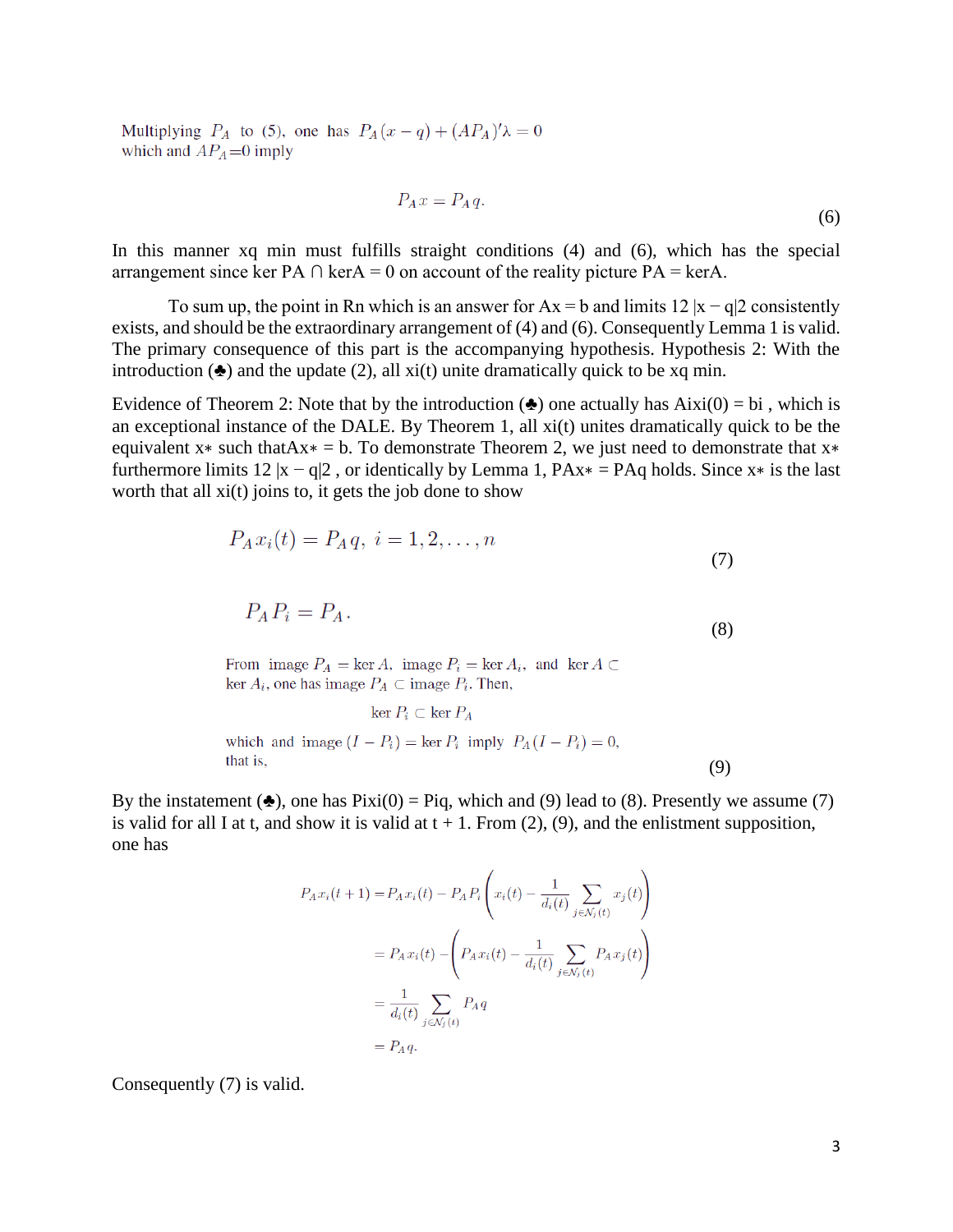Comment 1: It merits bringing up that the introduction  $(\triangle)$  is an uncommon instance of the instatement step in the DALE. Every one of the outcomes got under the DALE in are straightforwardly material here.

## **3. Preliminary considerations and notations**

Disseminated answers for Ax=b requires coordination amongst different nearby frameworks or computational units. Along these lines, the viable implementation of appropriated calculations for addressing  $A x = b$  will re-quire correspondence among specialists. The geography of the under-lying correspondence network is frequently addressed by a diagram. In this segment, we present some foundation on diagram hypothesis and present the documentations utilized in the ensuing areas.

## **3.1. Diagram hypothesis**

Assume we have p specialists in the specialist organization and these specialists can send data to different specialists through communication joins between them. We at that point utilize a diagram G = (E, V) to represents the specialist organization, the vertex sets  $V = \{1, 2, 3, 4, 5 \ldots,$ n} rep-despises the arrangement of specialists and this edges sets E ⊂V ×V addresses the arrangement of correspondence joins amid various specialists. We take  $(i, j) \in E$  if this i specialist gets data since the J th specialist, and this J<sup>th</sup> specialist is alluded to the neighbors of I th specialist. The arrangement of the neighbor I th specialist is indicated as  $N_i$  or this quantity of neighbor of this I th specialist is signified is  $|N_i|$ . We considered this any specialist isn't a neighbors of the it self except if in any case expressed. A sub-chart  $G_s$  of the diagram  $G$  is the diagram whose are vertex sets and edges set is the subset of these of the G . the diagram is the fixed or steady on the off chance that it stays unaltered while a chart is time-differing on the off chance that it changes over the long haul. For sets V or a component  $I \in V$ , this documentation V \ I addresses the sets comprising of this multitude of different components of V with the exception of I .

the diagrams are undirect if the (I, J) are  $\in$  E infer (I, I) are  $\in$  E,  $\forall$  I, J $\in$ V . the undirect way between vertices I 0 then I q in the directionless diagram is grouping of edge  $(i_0, i_{k1})$ ,  $(i_{k1}, i_{k2})$ ),  $(i_{k1}, i_{k3})$ , ...,.,.,.,.,.,  $(i_{kd}, I_q)$ . the directionless chart is associated if that any pairs of vertice i , j , there are the directionless way interfacing them. The distance between two ver-tices are the base number of edges in any ways associating them. This breadth of an directionless associated chart is the lengthiest of distances between that any pair in the apexes.

The association of an assortment of diagrams is the chart of which that vertex sets and the edge sets are associations of the vertex sets and edges sets of charts in this assortment. For an directionless chart succession  $\{G_k, k = 1, 2, 3, 4, 5, 6 \dots\}$ , it is together associated if the exist an in limited grouping  $k_1$ ,  $k_2$ , $k_3$ , ..., $k_p$ , ... with the  $0 \lt k_{p+1} - k_p \leq B$  or  $B \in N^+$ , then  $N^+$  that arrangements of positives numbers, to such an extent that diagram association of G  $_{kp}$ , G<sub>kp+1</sub>, . . ...,  $G_{kp+1}$  −1 is associated. For a coordinated chart sequences {  $G_k$ ,  $k = 1, 2, 3, 4, 5...$  }, it is together emphatically associated if the exist a boundless grouping  $k_1$ ,  $k_2$ , ....,  $k_p$ , ... through  $0 <$  $k_{p+1} - k_p \leq B$  and  $B \in N^+$ , then N<sup>+</sup> that arrangement of positives whole numbers, to such an extent that chart association of G  $_{kp}$ , G  $_{kp+1}$ ,..., G  $_{kp+1}$  -1 is emphatically associated.

The arrangement of two diagrams  $G_1$  and  $G_2$  a similar vertex sets are chart  $G_3$  which this vertex sets  $V_3$  is equivalents to  $V_2$ ,  $V_1$  while there exist the edges from J to I if and just if the exist the edges from k to J for about vertex k in the  $G_1$  and the edges from k to I in  $G_2$ . Together solid network of a diagram grouping can likewise be characterized with chart arrangement as in (Mou, Liu et al. 2015) , yet it doesn't have a lot of effect for conveyed calculations to address A x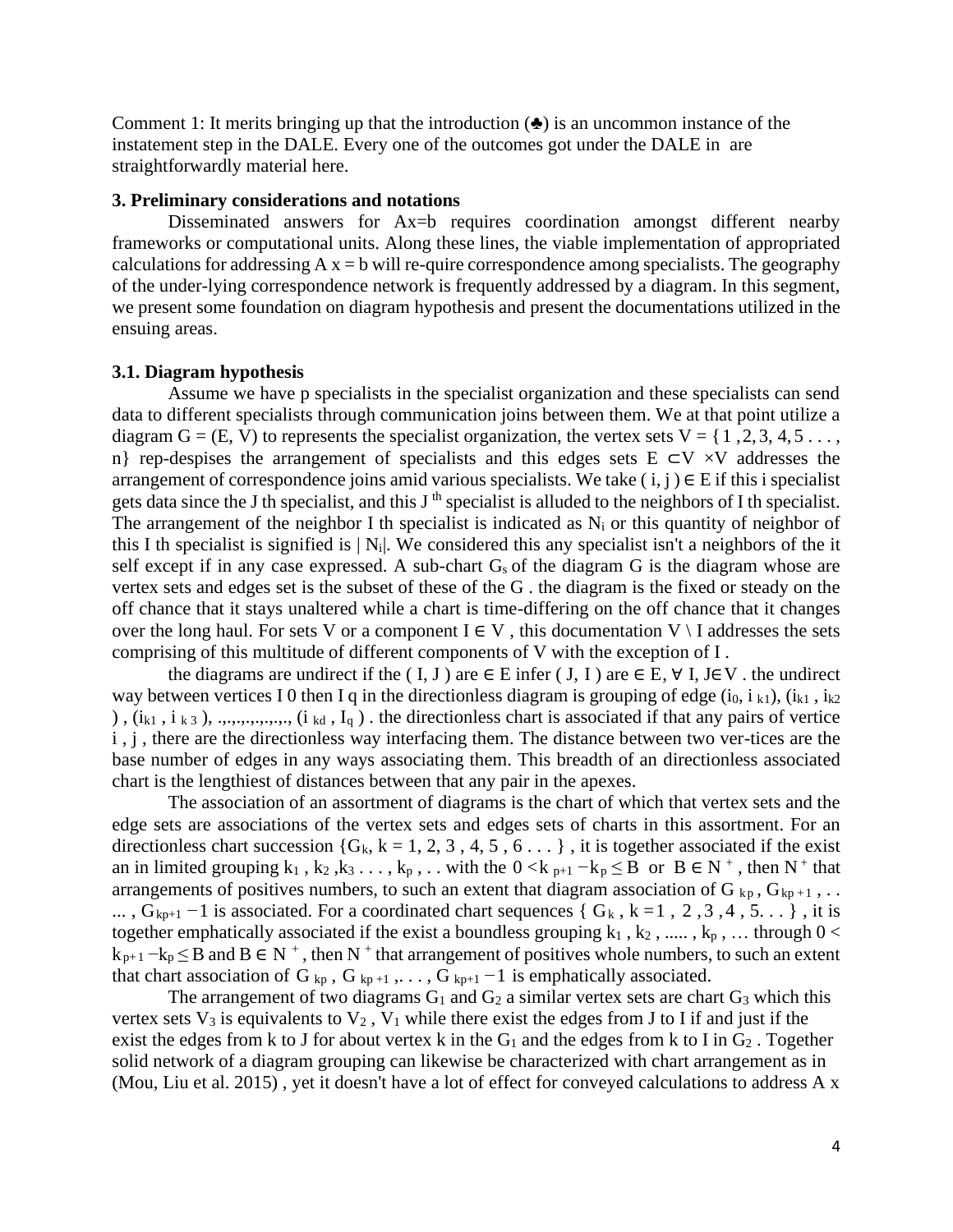$=$ b as the long as charts shares similar vertex are sets .this Later of the paper, we don't recognize the distinction of together solid network amid chart association and diagram creation.

We can likewise address a chart, eithers undirected and coordinated, with the Laplacian lattice, which typically utilized by persistent time disseminated calculations. For the chart with p vertice, it is Laplacian framework  $L \in R$  p.p is characterized as

$$
l_{ij} = \begin{cases} d & i = j \\ -1, & i \neq j, (i, j) \in E, \\ 0 & \text{otherwise,} \end{cases}
$$

d is quantity of neighbor of vertexes I . For discrete-time conveyed calculations, a weights framework W ∈ R p×p as opposed to a Laplacians lattice is generally utilized, which is with the end goal that

a. Every one of its components non-negatives, i.e., w ij  $\geq 0$ ,  $\forall$ <sub>i</sub>  $\in$  V;

b. column is added to the one, i.e.,  $\sum_{i=1}^{p} w_{ij} = 1$  $j_{j=1}^{p}$  w ij = 1,  $\forall$  i  $\in$  V;

c. w ij = 0 if  $(i, j) \notin E$  or  $j \neq i$ ,  $\forall i, j \in (V)$ ,

#### **3.2. Documentations**

An arrangement of direct conditions with m conditions and n obscure factors can be addressed as the accompanying,

$$
a_{11}x_1 + a_{12}x_2 + \cdots + a_{1n}x_n = b_1
$$
  
\n
$$
a_{21}x_1 + a_{22}x_2 + \cdots + a_{2n}x_n = b_2
$$
  
\n
$$
\vdots
$$
  
\n
$$
a_{m1}x_1 + a_{m2}x_2 + \cdots + a_{mn}x_n = b_m,
$$

 $x_1$  ……,  $x_n$  are obscure factors, a  $_{11}$ , ……, a<sub>nn</sub> are coeffi-cients, and  $b_1$ , ...,  $b_m$  is constant. Then again, this arrangement of direct conditions can briefly communicated in accompanying structure,  $Ax = b$ ,

where  
\n
$$
A = \begin{pmatrix} a_{11} & a_{12} & \cdots & a_{1n} \\ a_{21} & a_{22} & \cdots & a_{2n} \\ \vdots & \vdots & \ddots & \vdots \\ a_{m1} & a_{m2} & \cdots & a_{mn} \end{pmatrix}, x = \begin{pmatrix} x_1 \\ x_2 \\ \vdots \\ x_n \end{pmatrix}, \text{ and } b = \begin{pmatrix} b_1 \\ b_2 \\ \vdots \\ b_n \end{pmatrix}
$$

Grid An in thw lowers three-side if  $a_{ij} = 0$ ,  $\forall i$  i < jand uppers three-side if  $a_{ij} = 0$ ,  $\forall i$  i in the lowers (uppers) three-sided network is stringently lowers three-sided on the off chance that it corner to corner passage is zero. they utilize i for piece of the known by this i th specialist,  $b_i$  intended for the piece of (b) is knowns by the i th specialist, and  $x_i$  aimed at appraisals the x through i th specialist.  $x_i$  addresses this i th section of vectors  $x \cdot a_i$  is made out of lines of network An if not in any case expressed and the b<sup>i</sup> comprises of certain passages of the (b) if is not otherwise expressed. The part of a lattice A ∈Rn × n, signified as Ker of (A), the characterized as { $x \in R^n | A x = 0$  }. they used range (A) to address the columns spaces of the A , R the arrangement of genuine number, R <sup>(n)</sup> the arrangement of (n) th request genuine vector, and R m  $\times$ n for the arrangement of n  $\times$ m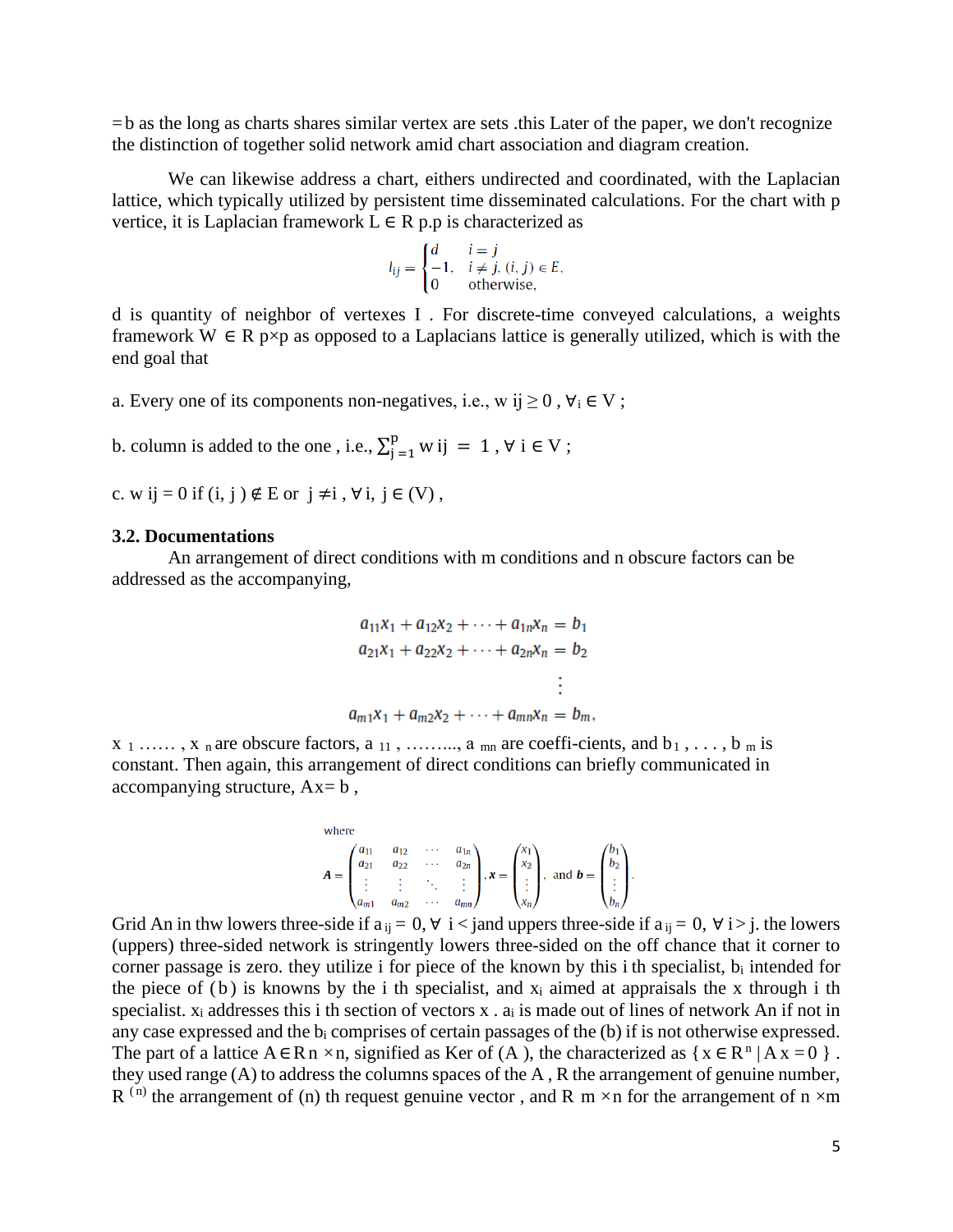th request genuine mama instants. the network is stochastics if every one of it is components are non-negatives or the summations the components in separately line is one. the network is the doubly stochastics on the off chance that it is stochastics and its render is additionally stochasspasm. We use i to address the character network. A maximal directly autonomous arrangement of the columns of a network A will be a subsets of the line space of A with the end goal that the vectors in the subsets are straightly inde-swinging and each vectors in the line space of the A can directly communicated by the vector in subsets. The projections of point x 0 on to set  $S = \{x \mid A \mid x\}$  $=$ b } point in the S with the nearest distances to the x  $<sub>0</sub>$ , which can registered as follows</sub>  $P_S x_0 = x_0 - A^T (A A^T)$ <sup>-1</sup> (A  $x_0 - b$ )

## **4. Brief<sup>s</sup> outline of incorporated calculations**

In the segment, we momentarily present a few traditional centralize calculations that address A  $x = b$  in the iteratively man-ner (Hackbuschs 1994)

#### **4.1. Jacobi's technique**

Jacobi's technique addresses  $Ax = b$  the lattice A is non (0) inclining components. Leave D alone an inclining grid whose slanting components are equivalent to those is R , and A a framework whose diagonals components are zero or off askew components are equivalent to those of A. It follow this  $A = R + D$ , and  $Ax = b$  would able to be changed as

> $(D+R)x = b$ . which is equivalent to  $x = D^{-1}(-Rx + b).$ Hence, the following algorithm is used to update the estimate of  $\mathbf{x}(k+1) = -\mathbf{D}^{-1} \mathbf{R} \mathbf{x}(k) + \mathbf{D}^{-1} \mathbf{b},$ where each element of  $x$  is updated as  $x_i(k+1) = \frac{1}{a_{ii}} \left( b_i - \sum_{j=1, j \neq i}^{n} a_{ij} x_j(k) \right).$

#### **4.2. Gausses–Seidel technique**

The Gauss–Seidel strategy additionally tackles  $Ax =b$  the lattice A has non-zero askew components. Unique in relation to the Jocobi technique, the Gauss–Seidel strategy deteriorates the lattice An as  $A = L + U$ , L is the lowers three-sided grid and U is the stringently uppers triprecise network. At that point  $A x = b$  can be changed as

> $(L+U)x = b$ , which is equivalent to  $x = L^{-1}(-Ux + b).$ Hence, the following algorithm is used to update the estimate of x.  $x(k+1) = L^{-1}(b - Ux(k)),$ where each element of  $x$  is updated as  $\overline{1}$  $\sim 10$  $\bar{ }$

$$
x_i(k+1) = \frac{1}{a_{ii}} \left( b_i - \sum_{j=1}^{i-1} a_{ij} x_j(k+1) - \sum_{j=i+1}^{n} a_{ij} x_j(k) \right).
$$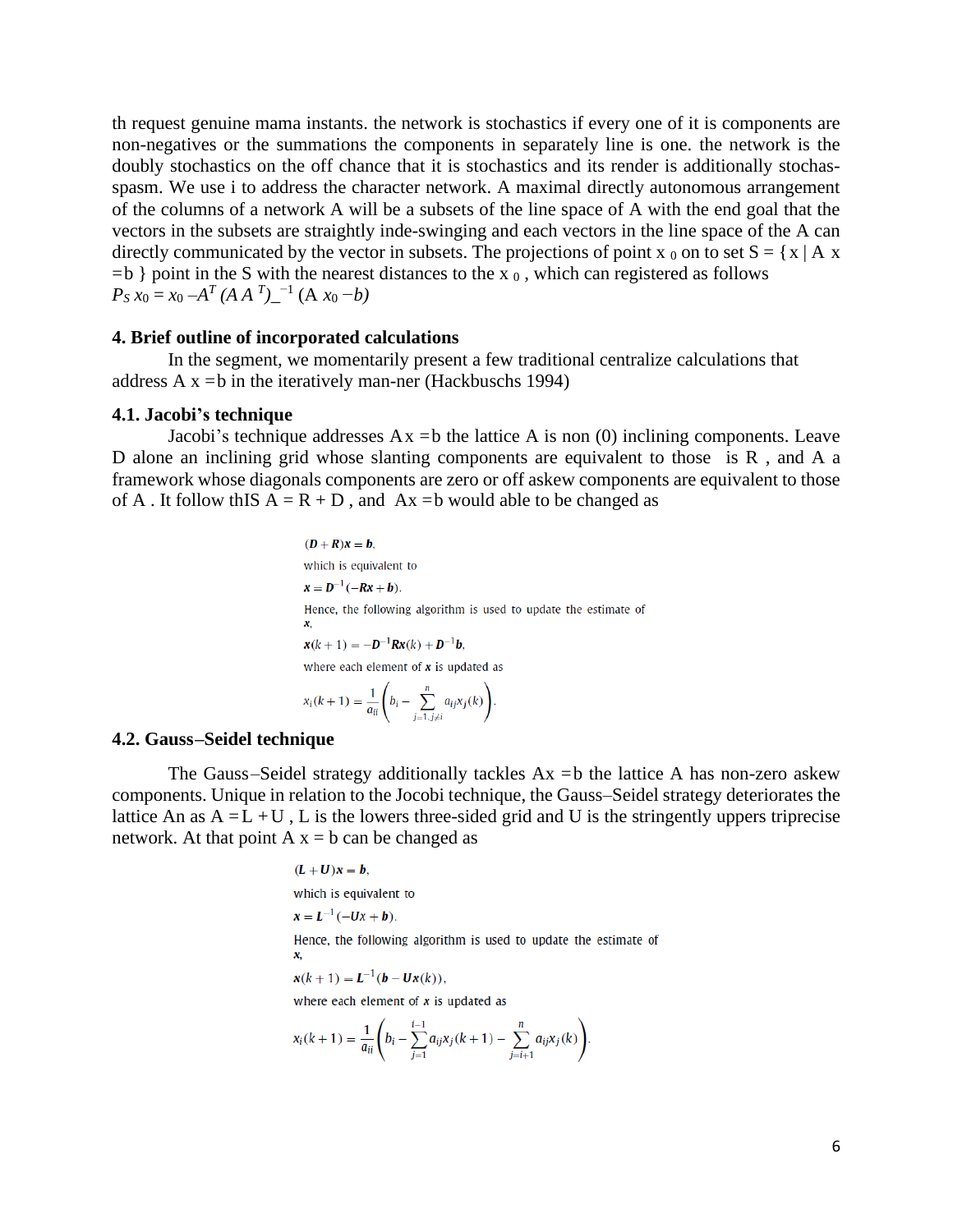### **4.3. Method of successive, overs-relaxation<sup>s</sup>**

The progressive over-unwinding technique is the another popular strategy that addresses  $Ax = b$ . It breaks down the network An amount of the three frameworks as  $A = L + D + U$ , where the D is askew lattice with similar corner to corner components as L , A is a stringently lower three sided grid, and U is the rigorously upper three-sided framework. At that point, for a subjective w,  $Ax = b$  can be revised as

> $(D + wL)x = wb - (wU + (w - 1)D)x.$ Hence, the following algorithm is used to update the estimate of  $\boldsymbol{x}$  $x(k + 1) = (D + wL)^{-1}(wb - (wU + (w – 1)D)x(k)),$ where each element of  $x$  is updated as  $x_i(k + 1) = (1 - w)x_i(k) + \frac{w}{a_{ii}} \left(b_i - \sum_{j < i} a_{ij}x_j(k + 1) - \sum_{j > i} a_{ij}x_j(k)\right).$

#### **4.4. Technique of Kaczmarz**

The Technique of Kaczmarz settles  $Ax = b$  by accompanying algo-rithm,

$$
\mathbf{x}(k+1) = \mathbf{x}(k) + \frac{b_i - A_i \mathbf{x}(k)}{\|A_i\|_2^2} A_i^T,
$$

where An I is this column of framework An and  $I = k$  mods m. It utilizes just one column of framework An in every cycle to refresh the gauge of (x) . Kaczmarz technique unites for an overall grid A

# **4.5. Form angle strategy**

The form slope strategy settles A  $x = b$  the framework An is symmetrics and positives unmistakable. It distinguishes a bunch of conju-door vector and afterward communicates the answer for A  $x = b$  as the direct blend of these form vector. The accompanying calculation is utilized to refresh the gauge of x ,

$$
\mathbf{x}(k+1) = \mathbf{x}(k) + \lambda(k)\mathbf{p}(k),
$$
  
with  

$$
\lambda(k) = \frac{\mathbf{r}(k)^T \mathbf{p}(k)}{\mathbf{p}(k)^T \mathbf{A} \mathbf{p}(k)}
$$

$$
\mathbf{r}(k+1) = \mathbf{r}(k) - \lambda(k)\mathbf{A}\mathbf{p}(k)
$$

$$
\mathbf{p}(k+1) = \mathbf{r}(k+1) - \frac{\mathbf{r}(k+1)^T \mathbf{A} \mathbf{p}(k)}{\mathbf{p}(k)^T \mathbf{A} \mathbf{p}(k)} \mathbf{p}(k).
$$
  
where  $\mathbf{r}(1) = \mathbf{b} - \mathbf{A}\mathbf{x}(1)$  and  $\mathbf{p}(1) = \mathbf{r}(1)$  with an arbitrary  $\mathbf{x}(1)$ .

## **5. Basic<sup>s</sup> distributed algorithm**

this part, we audit the fundamental conveyed calculations, together discrete times and consistent times, for addressing  $Ax = b$  the multi-specialist's settings. Circulated calculations can utilized to accomplish com-putational proficiency by breaking down a huge scope arrangement of direct conditions into some limited scale frameworks, which is a disseminated processing issue. They can likewise be embraced to utilize the circulated attributes of  $A x = b$  arising out of arranged control frameworks. In the two cases, the answer for  $Ax = b$  is figured by specialists, which are units that have capacity of correspondence, calculation, and capacity. Every specialist knows a few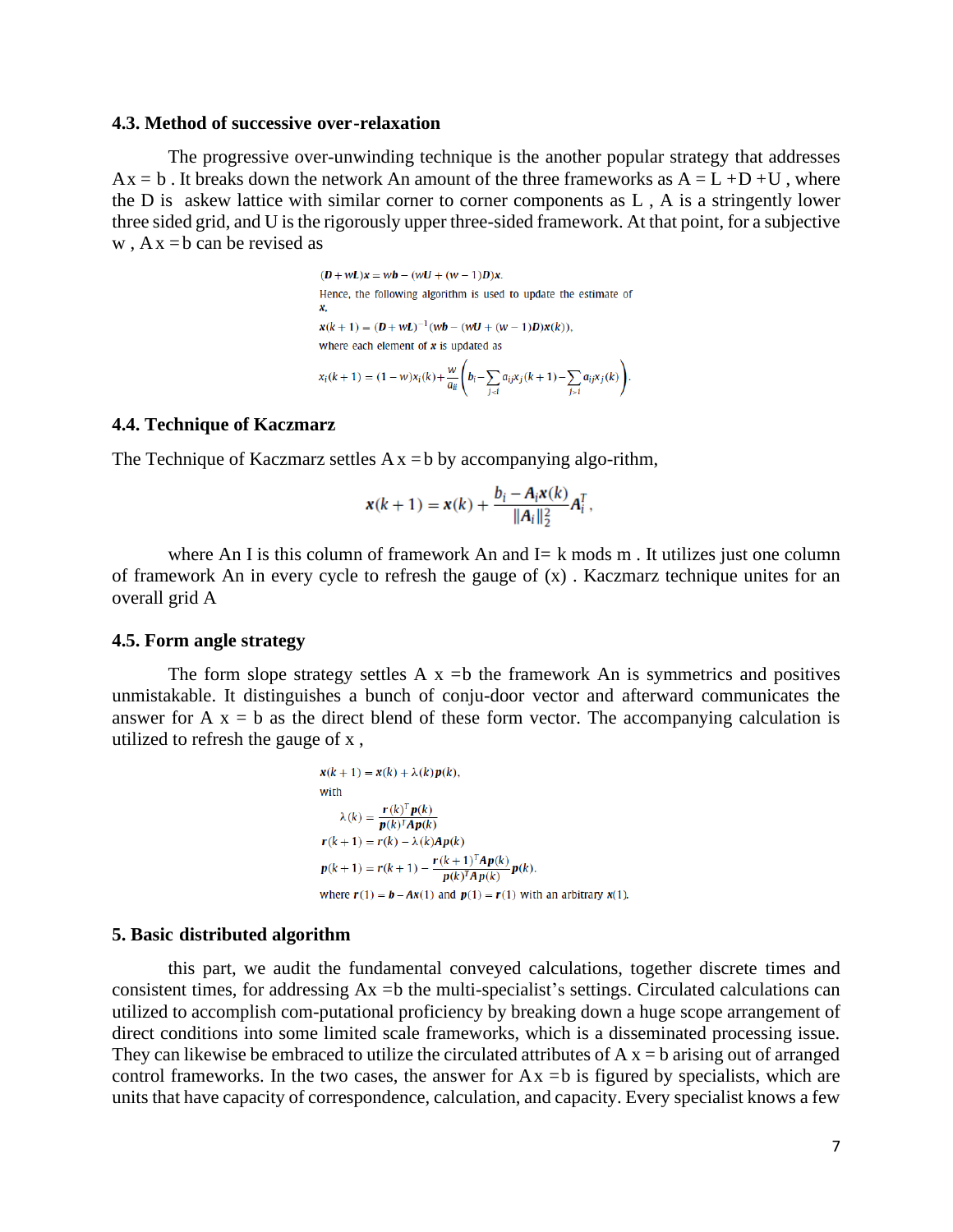columns of lattice A . In some huge scope organized framework application, this line of is private data of specialists. So that accompanying pieces of this papers, they additionally say this specialist owns the lines of An in the event that they know the lines. To continue, assume that every specialist claims or know one or the several lines of framework An and comparing components in the (b) . This is, the I th specialist know the b I $\in \mathbb{R}^{m_i}$  and I  $\in \mathbb{R}^{m_i \times n}$ . the losses of consensus, it is accepted that An A j and I don't have normal columns when  $i \neq j$ , that is, there doesn't exist any lines of A that are claimed by two distinct specialists. At that point  $A = (A^T_1, ..., A^T_p)$  T, where p is the quantity of specialists. Besides, it is additionally accepted that there are not repetitive columns in  $A_i$ , that is, the lines of  $A_i$  are straightly free. At the point when the lines of  $A_i$  are not straightly reliant, they can supplant  $A_i$  with the maximal directly free arrangement of the lines of  $A_i$ .

#### **5.1 Discrete-time distributed algorithms**

(Pasqualetti, Carli et al. 2012) propose the dis-tributed technique to address  $Ax = b$  unders the fixed and associated specialist organization. A circulated calculation was propose in (Mou**s**, Liu et al. 2015) to tackle  $Ax +b$  or locally attainable beginning ization. The calculation can be treated as a projected agreement measure, and has an accompanying structure.

$$
\boldsymbol{x}_i(k+1) = \boldsymbol{x}_i(k) - \boldsymbol{P}_{\text{ker}(\boldsymbol{A}_i)} \sum_{j \in V} w_{ij}(k) (\boldsymbol{x}_i(k) - \boldsymbol{x}_j(k)),
$$

where  $P_{\text{ker}(A_i)}$  is the projection onto the kernel of  $A_i$  defined

$$
P_{\text{ker}(A_i)} = I - A_i^{\text{I}} (A_i A_i^{\text{I}})^{-1} A_i,
$$

also, w<sub>ij</sub> (k) the (i, j)th component of this weights framework for communications organization. (Mou, Liu et al. 2015), w ij (k) chosen to the  $(1 + |N_i|)^{-1}$ . This calculation (1) utilizes the understanding prin-ciple. the each progression, singular specialists get an answer for their own arrangement of straight conditions, An I  $x = b$  I, and receive an agreement calculation that at long last drives their evaluations to a typical solu-tion to every neighborhood condition, this is, the answer for  $Ax = b$ . The calculation is demonstrated to merge at a straight rates with the mutually unequivocally associated diagram. In (Mou, Liu et al. 2015), the intermingling of (1) is first demonstrated when the Ax =b is of a kind arrangement. Lets  $e^{(s)} = (e^{T_1}, ..., ..., e^{T_n})^T$ , where  $e_i$ signifies the assessment mistakes of individual specialists. It was demonstrated that is elements of e <sup>(s)</sup> are linear. It stays to shows that standard of states change mama trix of the direct elements is short of what one. To demonstrate,  $(2, \infty)$ - blended vectors standards and blended network standards were presented. this  $(2, \infty)$ - blended of the square vectors  $x^{(B)} = (x^{T_1},...,...,x^{T_p})^{T}$  is characterized as the  $||x^{(B)||}_2$ ,  $\infty = ||(||x_1||_2$ ,..,.,.,.,.,,,|| $||x_p||_2$ )|| $\infty$ . Additionally, the (2,  $\infty$ )- blended of the square lattice

$$
A^{(B)} = \begin{pmatrix} A_{11} & A_{12} & \cdots & A_{1n} \\ A_{21} & A_{22} & \cdots & A_{2n} \\ \vdots & \vdots & \ddots & \vdots \\ A_{m1} & A_{m2} & \cdots & A_{mn} \end{pmatrix}
$$
  
is defined as  

$$
||A^{(B)}||_{2,\infty} = \begin{pmatrix} ||A_{11}||_2 & ||A_{12}||_2 & \cdots & ||A_{1n}||_2 \\ ||A_{21}||_2 & ||A_{22}||_2 & \cdots & ||A_{2n}||_2 \\ \vdots & \vdots & \ddots & \vdots \\ ||A_{m1}||_2 & ||A_{m2}||_2 & \cdots & ||A_{mn}||_2 \end{pmatrix} \Bigg|_{\infty}.
$$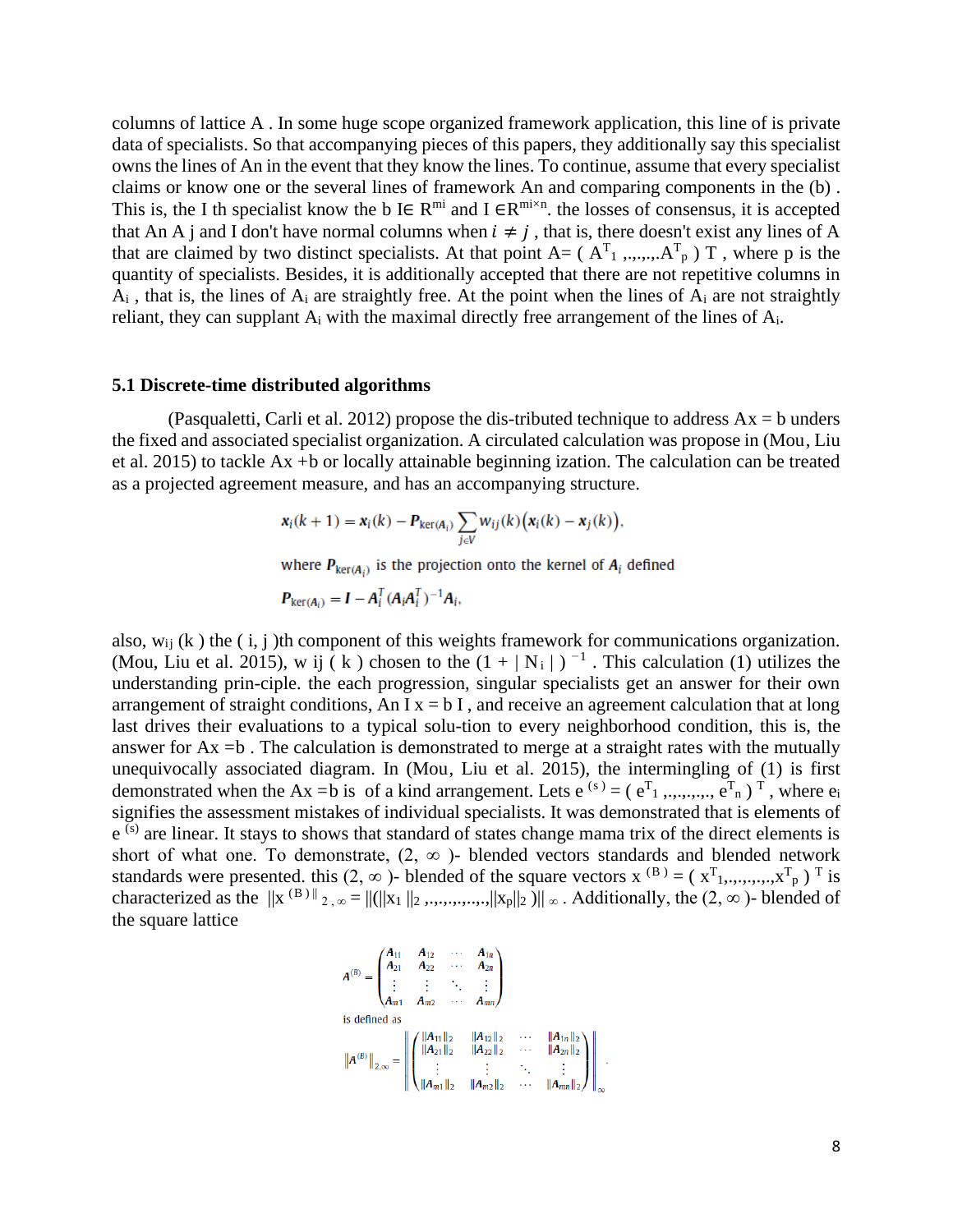At the point when  $A x = b$  has a special arrangement, it was demonstrated that the blended lattice standards of the change grids is short of what one if this time skyline is adequately long. Along these lines, the union of the e<sup>(s)</sup> nothing and that individual evaluations to the answer for  $Ax = b$ are ensured. (Mou, Liu et al. 2015)

#### **6. The Extended distributed algorithm**

the part, the augmentation of fundamental calculations talked about in Section 4 from numerous points of view will be examined in subtleties.

## **6.1**. **Communications-efficient distributed algorithm**

The disseminated calculations presented in Section 4.1 or 4.2 requires correspondence of specialists' assessments of the entire vec-peak x . the communication costly there are a huge number of obscure factors. Furthers, the framework An is meager, these calculations leads to an enormous measure of correspondence overheads. At the point when An is meager, specialists don't have to appraise the components of x relating to (0) pieces of An I . For instance, in the Newton's–Raphson technique for powers stream issues (Wang, Lin et al. 2017) in the event that we see the transports as specialists, the specialists just need to appraise the components of x identified with themselves or their neighbor, the voltages extents and stage points of the specialists and the neighbor, instead of each and every component of x . Additionally, in any event, for the appropriated calculations that expect specialists to know each component of x , it isn't required for send their evaluations of the components of x relating to zero pieces of Ai . Specialists can't furnish instructive information on those components with their neighborhood data on the {  $x |A_i | x = b_i$  } be-cause these components can be subjectively appointed influence ing specialists' nearby conditions. These issues persuade the scientists to look for correspondence effective circulated calculations for addressing  $A x = b$ .

We can likewise get Laplacian inadequate lattices by building the correspondence network as per the actual association. We signify A <sup>(I)</sup> as the nonzero sections in An I, x<sup>(I)</sup> the pieces of x relating to A<sup>(</sup> <sup>I</sup>), and L<sup>(I)</sup> the nonzero segments of L<sub>i</sub>, where L<sub>i</sub> is the i th column of the Laplacian lattice L. For instance, in a four specialist network with the Laplacian grid being



When  $A x = b$  has solutions, solving  $A x = b$  isequivalent tominimizing the following function:

$$
f_p = \frac{1}{2} \left[ \sum_{i \in V} \left\| \mathbf{A}_{(i)} \mathbf{x}_{(i)} - \mathbf{b}_{i} \right\|_{2}^{2} + \sum_{(i,j) \in E} \left( \left\| \mathbf{x}_{(i)}^{(i)} - \mathbf{x}_{(j)}^{(i)} \right\|_{2}^{2} + \left\| \mathbf{x}_{(j)}^{(j)} - \mathbf{x}_{(i)}^{(j)} \right\|_{2}^{2} \right) \right],
$$

# **6.2. Minimum-norm solution using distributed algorithm**

In numerous application, we are really keen on getting an answer for  $A x = b$  with explicit properties as opposed to a gen-eral arrangement. For instance, in the packed detecting issue, we need to acquire the answer for  $A x = b$  the least  $L_1$  - standard rather than a discretionary arrangement (Candes and Tao 2005). Some dis-tributed calculations have the propose in the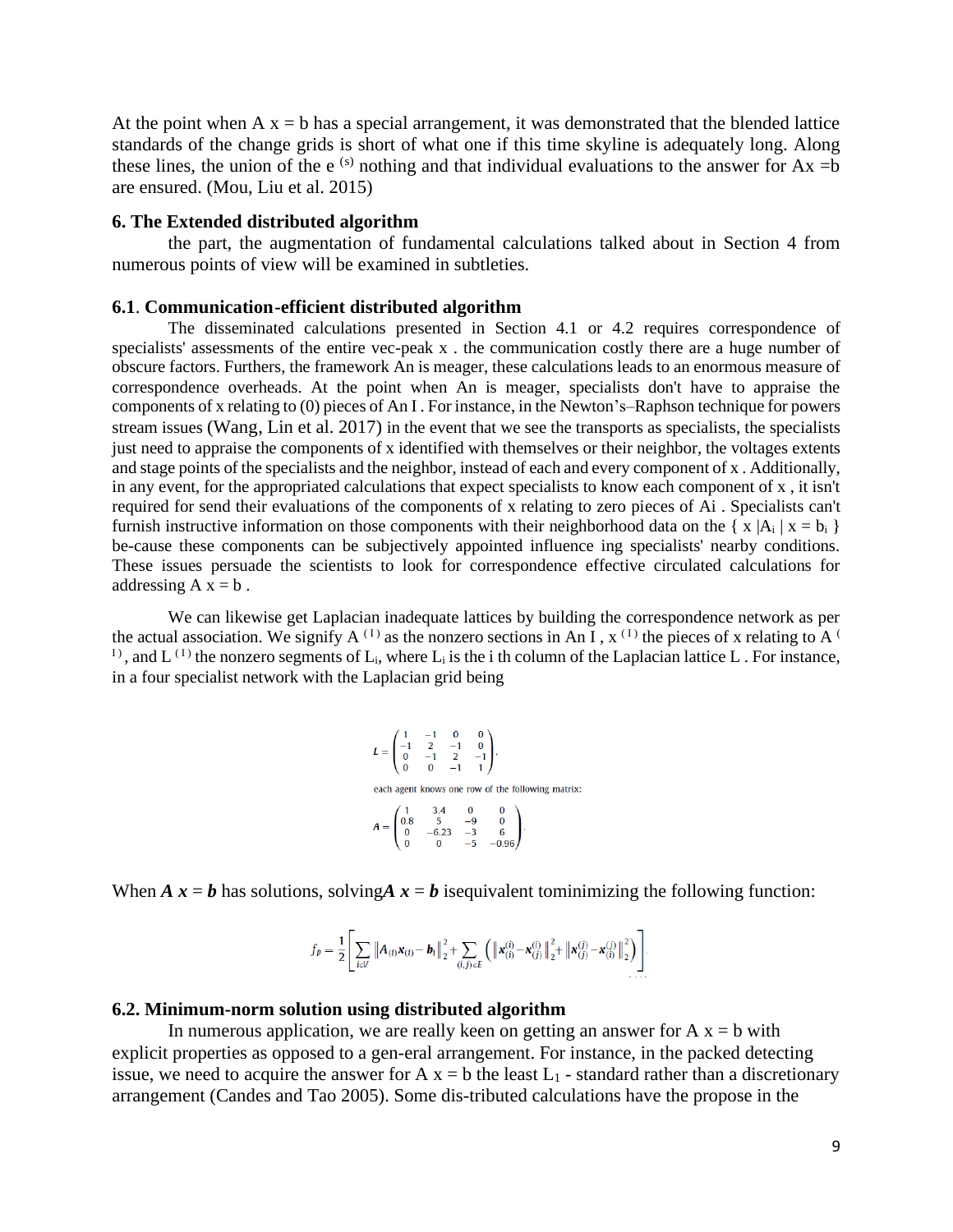writing to discover the answer for A  $x = b$  least  $L_2$  - standard as in (Wang and Elia 2016); (Wang, et Lin et al. 2017) and (Liu, Mou et al. 2017) and minimums  $L_1$  - standard as in (Zhou, Xuan et al. 2018).

(Wang and Elia 2016) propose a conveyed calculation to figure the arrangement with weight standard related with the weight inward item as $\sqrt{(x^T M x)}$ , they were the M is the symmetric or positives clear framework. We allude to such the standard as the summed up Euclidean standard underneath. The calculation is characterized as

follows:

$$
\mathbf{x}_{i}(k+1) = \mathbf{x}_{i}(k) - \frac{1}{|N_{i}(k)|+1} \mathbf{P}_{i}^{M} \left( \sum_{j \in N_{i}(k)} (\mathbf{x}_{i}(k) - \mathbf{x}_{j}(k)) \right), \ i \in V,
$$
\n(17)

where

 $P_i^M = K_i(K_i^T MK_i)^{-1}K_i^T M,$ 

where Ki is a framework with the end goal sections of K, I are straightly inde-swinging and from the premise of ker( An I ). The calculation in (Wang and Elia 2016) require the unique introduction with the goal that all specialists start from the base summed up Euclidean standard answer for their neighborhood arrangement of straight conditions  $A_{ix} = bi$ ,  $i \in V$ . (Wang and Elia 2016)

## **7. Relationship to circulated advancement**

Many circulated calculations intended for addressing  $A x = b$  are propelled by streamlining calculations or disseminated improvement calculations, however they are not basic copies of those optimization or appropriated advancement calculations. The appropriated algorithms intended to settle A  $x = b$  have a few qualities that distinguish them from general enhancement or conveyed optimization calculations.

As addressing A  $x = b$  can be regrade as the improvement problem to limit A  $x - b$  2, many disseminated calculations for solving  $A x = b$  start from calculations for settling the accompanying distributed enhancement issue

minimize 
$$
\sum_{i \in V} ||A_i x_i - b_i||_2^2
$$
  
subject to 
$$
\mathbf{x}_i = \mathbf{x}_j, \quad (i, j) \in E,
$$
  
or alternatively  
minimize 
$$
\sum_{(i,j) \in E} ||\mathbf{x}_i - \mathbf{x}_j||_2^2
$$
  
subject to 
$$
A_i \mathbf{x}_i = \mathbf{b}_i.
$$
  
When  $A\mathbf{x} = \mathbf{b}$  has a solution, the above two distributed  
tion problems (19) and (20) are equivalent to  
minimize 
$$
\sum_{(i,j) \in E} \alpha_{i,j} ||\mathbf{x}_i - \mathbf{x}_j||_2^2 + \sum_{i \in V} \beta_i ||A_i \mathbf{x}_i - \mathbf{b}_i||_2^2.
$$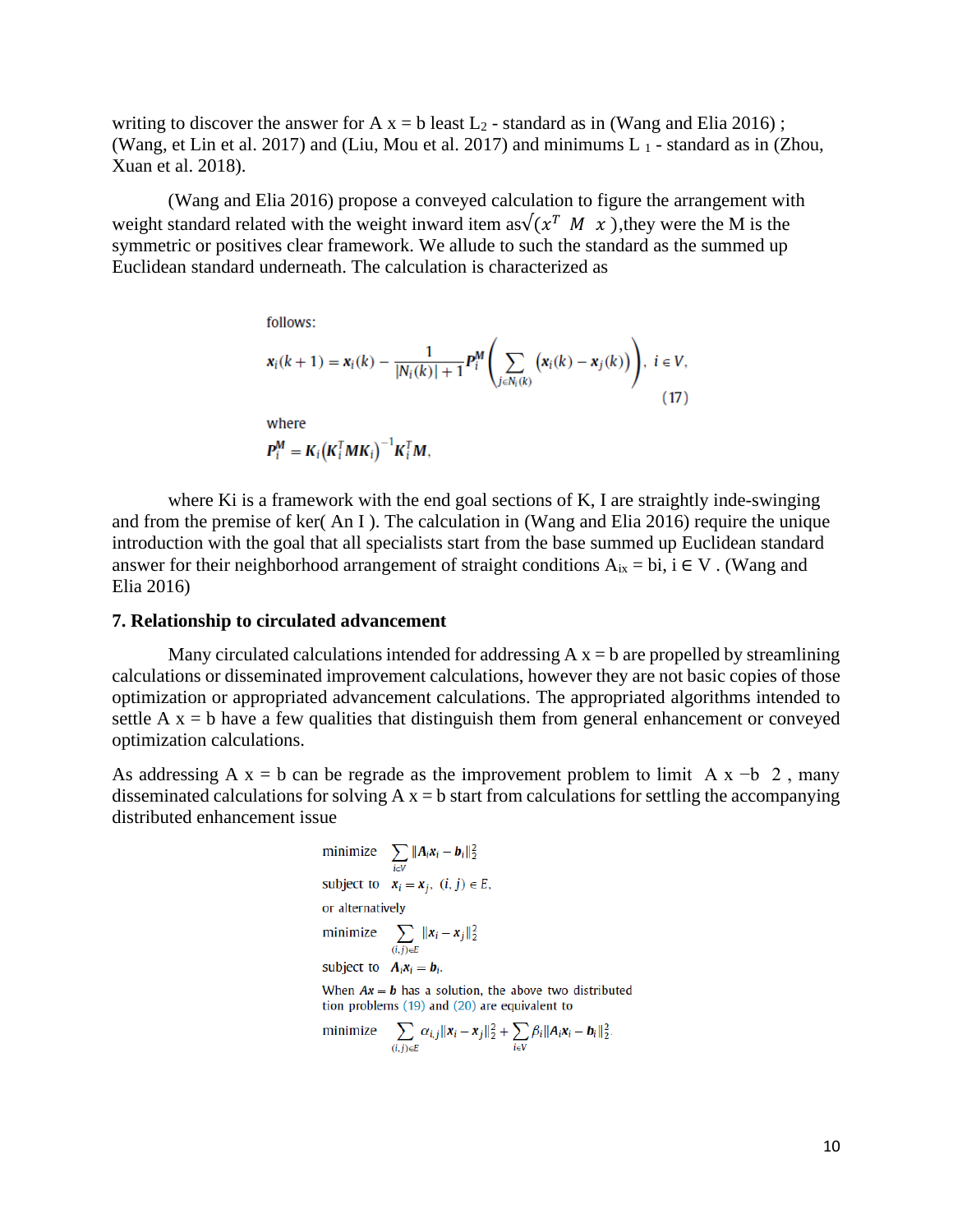## **Discussion and conclusion**

We gave an itemized outline of circulated calculations for tackling  $A x = b$ . Both discrete times calculations and constant time calculations to track down an overall answer for  $A x = b$  were presented. Disseminated calculations with an accentuation on diminishing communications were likewise evaluated. Besides, we talked about dispersed calculations used to discover arrangements with a base  $L_2$  - standard or  $L_1$  - standard, just as the leas test-square arrangement. At long last, a brief comparison was made between dispersed calculations for settling  $A x = b$  and calculations for appropriated enhancement.

Albeit huge advancement has been accomplished on the development of dispersed calculations for settling  $A x = b$ , numerous challenges still stay to be tended to later on. The mathematical issues are not adequately tended to in the literature. It isn't clear until further notice how powerful the circulated algorithms in the writing are for use with poorly adapted networks. Future examination may be to investigate quick circulated advancement calculations past slope based calculations.

Appropriated algorithms in the writing currently accept amazing calculation, i.e., no roundoff errors. These calculations may be vigorous to mathematical blunders somewhat, however how they will act with computational mistakes is as yet indistinct. The simultaneous update is likewise a significant topic in distributed answers for Ax  $=$ b. Liu et al. (2018) proposed an algorithm to changes asynchrony to dynamics organizations. Connection disappointment may occur during the development of circulated calculations.

# **References**

Anderson, J. D. and J. Wendt (1995). Computational fluid dynamics, Springer.

Baron, D., et al. (2009). "Distributed compressive sensing." arXiv preprint arXiv:0901.3403.

Candes, E. J. and T. Tao (2005). "Decoding by linear programming." IEEE transactions on information theory **51**(12): 4203-4215.

Carpentieri, B., et al. (2004). "Sparse symmetric preconditioners for dense linear systems in electromagnetism." Numerical linear algebra with applications **11**(8‐9): 753-771.

Deng, W., et al. (2018). Multi-agent network flow design to solve matrix equation based on nonsmooth convex optimization. 2018 37th Chinese Control Conference (CCC), IEEE.

Frank, A., et al. (2016). "Large-scale linear regression: Development of high-performance routines." Applied Mathematics and Computation **275**: 411-421.

Hackbusch, W. (1994). Iterative solution of large sparse systems of equations, Springer.

Krstic, M. and A. Smyshlyaev (2008). Boundary control of PDEs: A course on backstepping designs, SIAM.